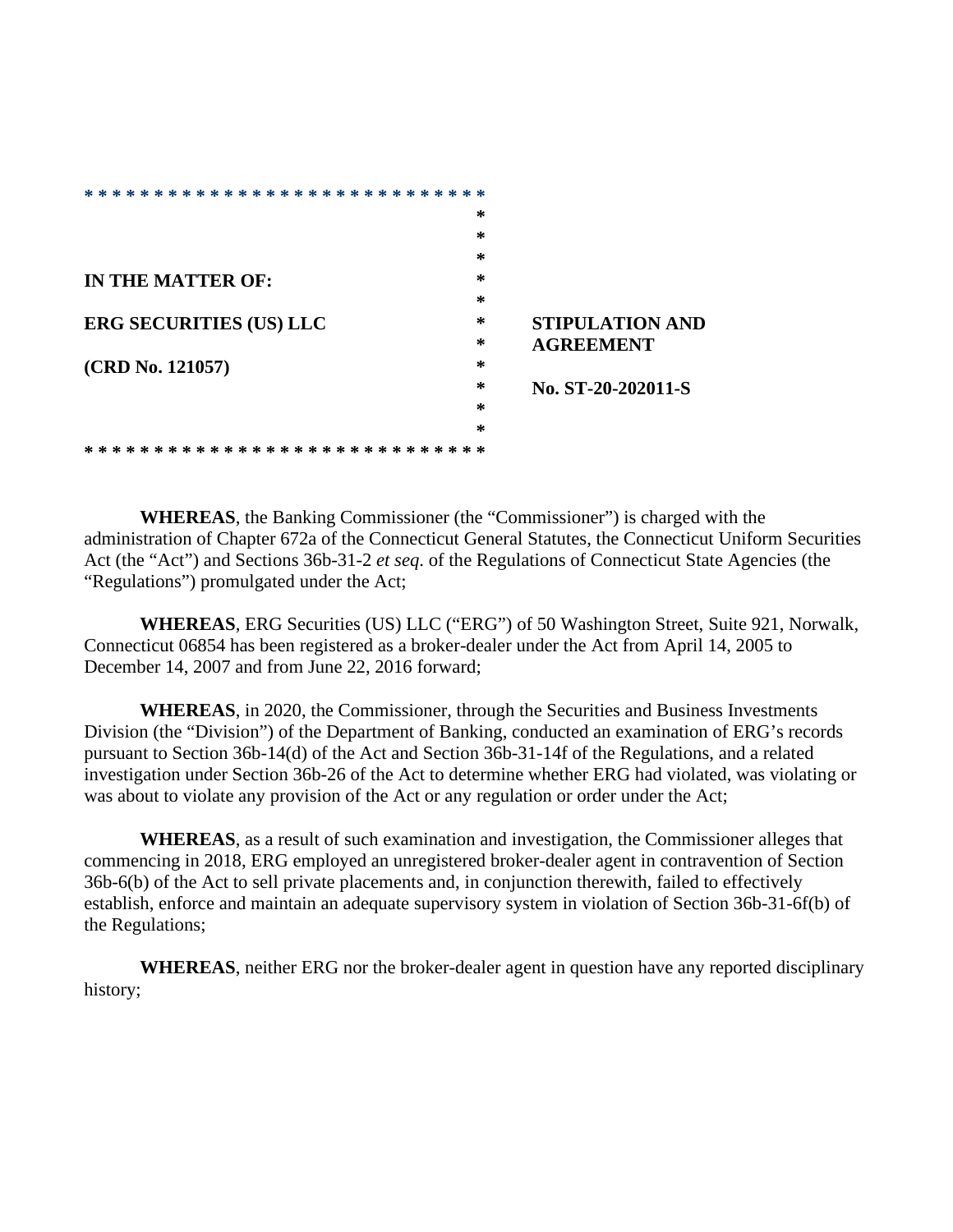**WHEREAS**, the broker-dealer agent referenced above became registered as an agent of ERG under the Act on April 23, 2020;

**WHEREAS**, the foregoing allegations, if proven, would support the initiation of administrative proceedings against ERG under Sections 36b-15 and 36b-27 of the Act;

**WHEREAS**, an administrative proceeding initiated under Section 36b-15 and Section 36b-27 of the Act would constitute a "contested case" within the meaning of Section 4-166(4) of the General Statutes of Connecticut;

**WHEREAS**, Section 4-177(c) of the General Statutes of Connecticut and Section 36a-1-55(a) of the Regulations of Connecticut State Agencies provide that a contested case may be resolved by stipulation or agreed settlement, unless precluded by law;

**WHEREAS**, ERG desires to settle the matters described herein and voluntarily enters into this Stipulation and Agreement;

**WHEREAS**, the Commissioner and ERG acknowledge that this Stipulation and Agreement is in lieu of any court action or administrative proceeding adjudicating any issue of fact or law on the matters described herein and is being made to settle only the matters described herein;

**WHEREAS**, without admitting or denying the allegations contained herein, ERG expressly consents to the Commissioner's jurisdiction under the Act and to the terms of this Stipulation and Agreement;

**WHEREAS**, ERG, through its execution of this Stipulation and Agreement, voluntarily waives any rights ERG may have to seek judicial review or otherwise challenge or contest the terms and conditions of this Stipulation and Agreement;

**AND WHEREAS**, ERG specifically assures the Commissioner that none of the violations alleged in this Stipulation and Agreement shall occur in the future.

## **NOW THEREFORE, THE PARTIES HERETO DO MUTUALLY AGREE AS FOLLOWS:**

- 1. No later than the date this Stipulation and Agreement is executed by the Commissioner, ERG shall remit to the department via electronic funds transfer or check payable to "Treasurer, State of Connecticut" the sum of three thousand two hundred fifty dollars (\$3,250), three thousand dollars (\$3,000) of which shall constitute an administrative fine, and two hundred fifty dollars (\$250) of which shall reimburse the department for past due agent registration fees;
- 2. ERG, its members, officers, representatives, agents, employees, affiliates, and successors in interest shall refrain from engaging, directly or indirectly, in conduct constituting or which would constitute a violation of the Act or any regulation or order under the Act, including, without limitation, employing unregistered broker-dealer agents and failing to adhere to the supervisory requirements in Section 36b-31-6f(b) of the Regulations;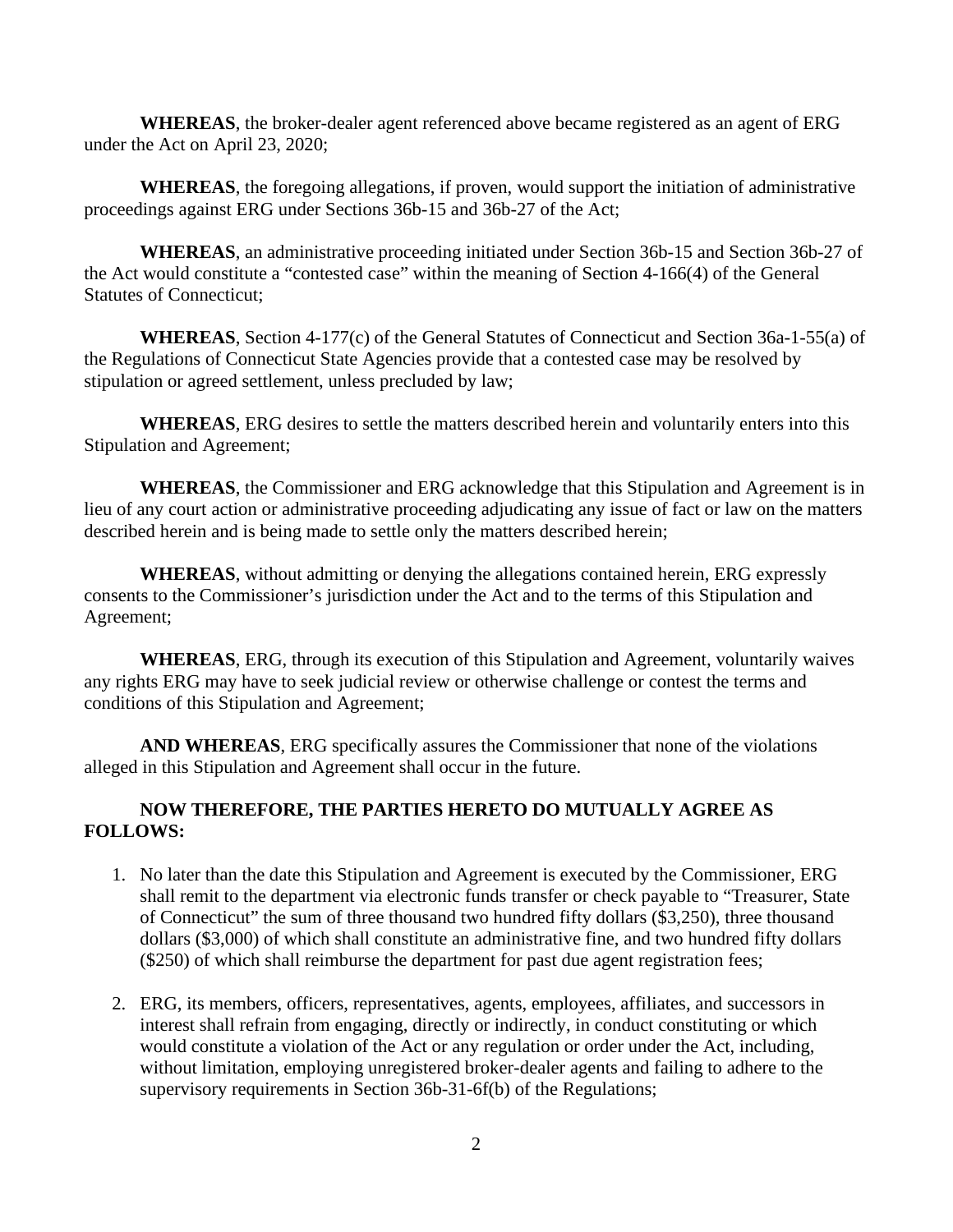- 3. Execution of this Stipulation and Agreement by the Commissioner is without prejudice to the right of the Commissioner to take enforcement action against ERG, its affiliates or its successors in interest based upon a violation of this Stipulation and Agreement or the basis for its entry if the Commissioner determines that compliance is not being observed with the terms hereof;
- 4. Nothing in this Stipulation and Agreement shall be construed as limiting the Commissioner's ability to take enforcement action against ERG based upon: (i) evidence of which the Division was unaware on the date hereof relating to a violation of the Act or any regulation or order under the Act; or (ii) evidence indicating that ERG or its members withheld material information from, or made any material misstatement or omission to, the Commissioner in connection with this matter; and
- 5. This Stipulation and Agreement shall become binding when executed by ERG and the Commissioner.

**IN WITNESS WHEREOF**, the undersigned have executed this Stipulation and Agreement on the dates indicated.

Dated at Hartford, Connecticut this 21st day of May, 2020. Jorge L. Perez

Banking Commissioner